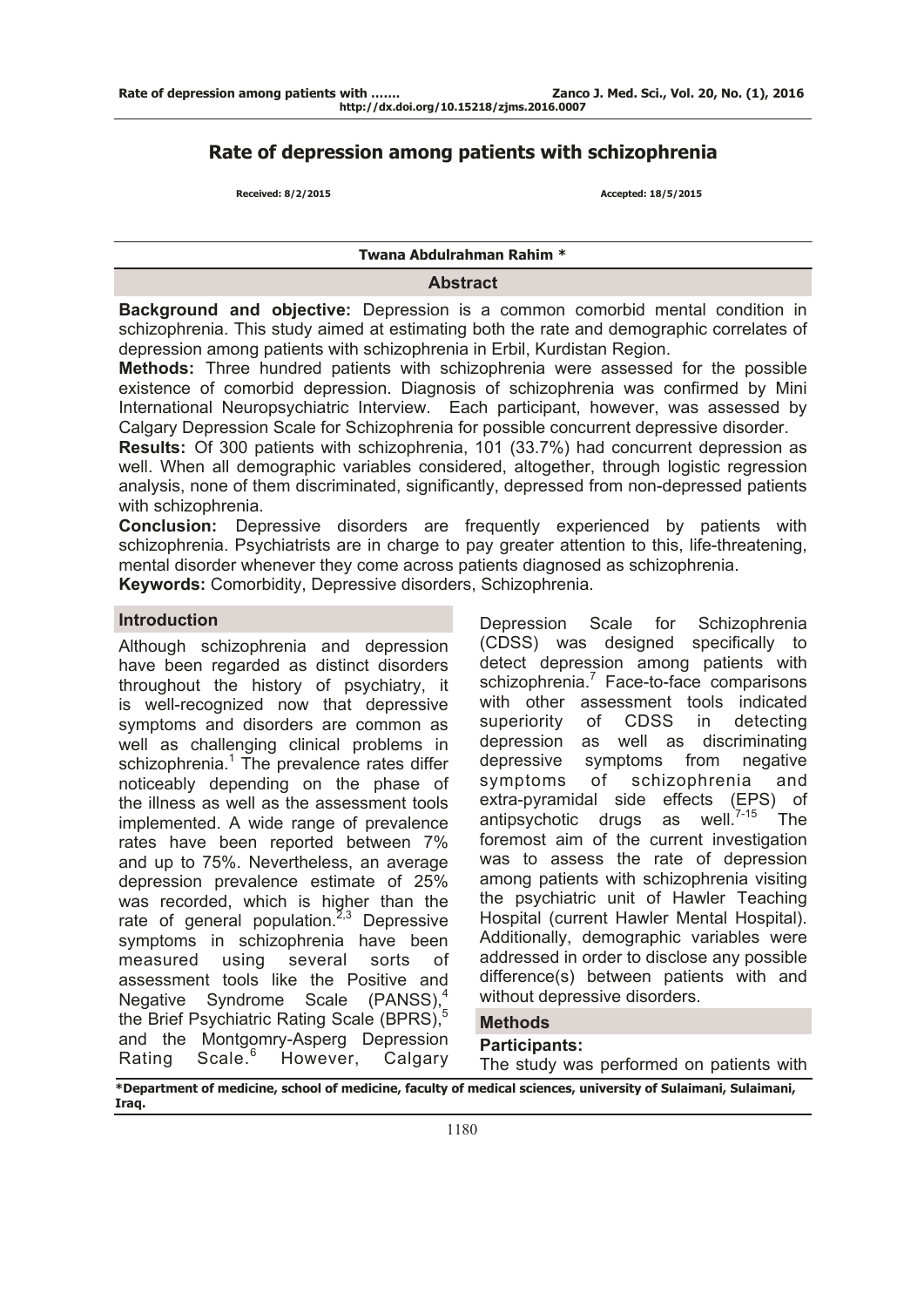**http://dx.doi.org/10.15218/zjms.2016.0007**

schizophrenia who visited out-patient psychiatric units of Hawler Teaching Hospital in Erbil from July 2012 to April 2013. Prior power sample size estimation done adopting STATS 2.0 software. Considering 95% confidence interval and 5% maximum acceptable point of error with a maximum prevalence estimate of depressive disorders among patients with schizophrenia of  $75\%$ ,<sup>3</sup> the software determined the necessity of recruiting 311 patients. To achieve a representative sample of patients with schizophrenia, sampling ratio of 1:4 from consecutive clients of the above setting was implemented as the fourth patient with schizophrenia has been seen at the start of the study was the first recruited participant. Inclusion criteria were patients with DSM-IV schizophrenia according to Mini International Neuropsychiatric Interview (M.I.N.I.6.0.0) chapter K- Psychotic Disorders and Mood Disorder with Psychotic Features.<sup>16-19</sup> Patients with comorbid chronic medical conditions as well as comorbid other psychiatric disorders (not including depressive disorders) were excluded from the study so as to avoid possible confounding influences on the incidence of depressive symptoms among the studied sample. The study was performed in accordance to Helsinki declaration. Informed consent was obtained from each participant, or his/ her accompanied relative(s) when patients were unable to award consents due to their illnesses, stressing on anonymity and confidentiality issues.

## **Procedures:**

Demographic and clinical data were collected using semi-structured interview. Diagnosis of schizophrenia was confirmed<br>thru MINI.<sup>16-19</sup> Each participant was Each participant was assessed for possible concurrent depressive disorder by CDSS.7-12 As stated earlier, CDSS was explicitly developed to assess depression in schizophrenia.<sup>7</sup> It has been shown to be a reliable, valid, and specific measure of depression in patients with schizophrenia. CDSS consists

of nine-item structured interview scales in which each item has a four-point anchored measure  $(0 =$  Absent:  $1 =$  Mild:  $2$  = Moderate;  $3$  = Severe). A cutoff point of eight is considered to be a definite indicator of comorbid depression. $7-15$ Previous contrast studies have demonstrated that CDSS is able to distinguish depression from negative psychotic symptoms as well as extra-pyramidal symptoms. 10,13-15 Psychometric properties of Kurdish versions of both assessment tools have been guaranteed in previous studies led by the author.<sup>20,21</sup>

## **Statistical analyses:**

Several difference analyses were applied to assess the trend of demographic variations between both depressed and non-depressed groups of schizophrenia participants as follows: independent t test for age variable, and Chi-squared  $(X^2)$  for gender, employment, and marital status variables.Moreover, in order to weigh the effect of entire demographic variables altogether, Binary Logistic Regression (LR) analysis was applied to examine the hypothesized relationships between demographics as independent variables and the chance of comorbid depression as a dependent variable. All tests were two tailed and *P* value of ≤0.05 was considered as a level of significance. All statistical analyses were conducted by statistical package for social sciences (version 21).

# **Results**

Among the approached 311 patients, four participants were excluded because there were comorbid other psychiatric disorders (excluding depression), five patients were suffering from comorbid chronic medical diseases, and two patients regretted to participate. Therefore, a total of 11 (3.54%) patients were ruled-out and the remaining 300 participants were recruited for the purpose of the study. Demographic characteristics of the participants are shown in Table 1. More than one-third (33.7%) of the patients with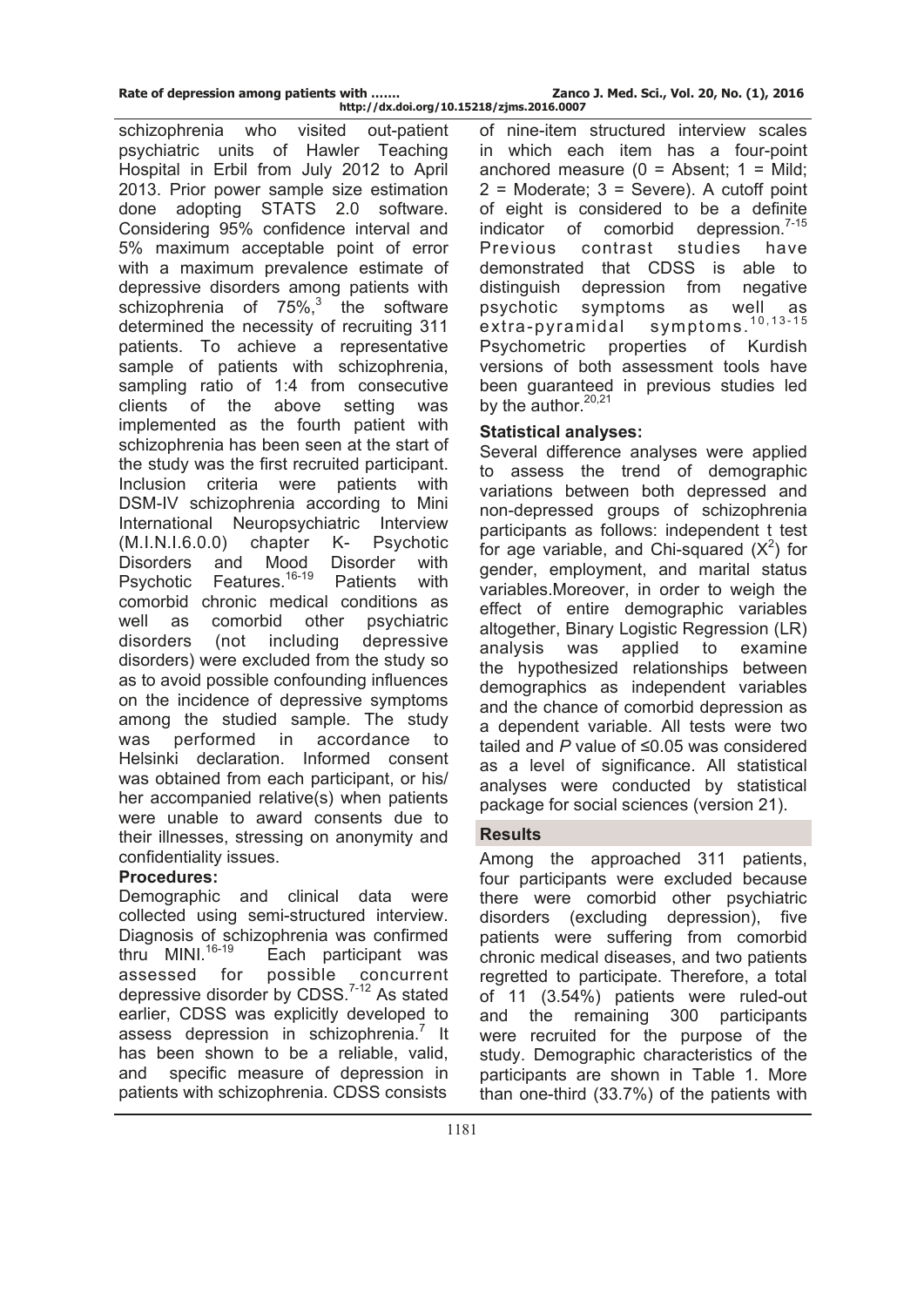| Rate of depression among patients with    | Zanco J. Med. Sci., Vol. 20, No. (1), 2016 |  |  |  |
|-------------------------------------------|--------------------------------------------|--|--|--|
| http://dx.doi.org/10.15218/zjms.2016.0007 |                                            |  |  |  |
| schizophrenia were diagnosed as           | and non-depressed groups (Table 1).        |  |  |  |
| concurrent depression as well. Depressed  | Binary logistic regression was conducted   |  |  |  |
| group patients were, almost 3 years       | to derive the odds ratios and 95%          |  |  |  |
| younger than non-depressed group          | confidence intervals of all demographic    |  |  |  |
| which flagged statistically significant   | variables, altogether, in estimating the   |  |  |  |
| $(P = 0.028)$ . When employment variable  | incidence of depression among the studied  |  |  |  |
| was considered individually, there were   | sample of patients with schizophrenia.     |  |  |  |
| significant differences between depressed | When all demographic variables were        |  |  |  |
| and non-depressed groups $(P \le 0.05)$ . | considered together in a single block of   |  |  |  |
| Contrariwise, there were no statistical   | prediction, nevertheless, none of them     |  |  |  |
| differences in both gender and marital    | were significant predictors of comorbid    |  |  |  |
| status variables between depressed        | depression in schizophrenia (Table 2).     |  |  |  |

| Socio-demographic characteristics |            | <b>Not Depressed</b><br>No. (%) | <b>Depressed</b><br>No. (%) | <b>Total</b> | P value |
|-----------------------------------|------------|---------------------------------|-----------------------------|--------------|---------|
| Gender                            | Male       | 148 (65.8)                      | 77 (34.2)                   | 225          | 0.724   |
|                                   | Female     | 51(68)                          | 24 (32)                     | 75           |         |
| Employment                        | Employed   | 55 (63.2)                       | 32(36.8)                    | 87           | 0.038   |
|                                   | Student    | 15 (48.4)                       | 16(51.6)                    | 31           |         |
|                                   | Unemployed | 129 (70.9)                      | 53(29.1)                    | 182          |         |
| <b>Marital Status</b>             | Married    | 45 (65.2)                       | 24 (34.8)                   | 69           | 0.823   |
|                                   | Unmarried  | 154 (66.7)                      | 77 (33.3)                   | 231          |         |
| Total                             |            | 199 (66.3)                      | 101(33.7)                   | 300          |         |

Table 1: Prevalence of depression by gender, employment, and marital status.

**Table 2:** Logistic regression expecting which demographic variable(s) predict depression among patients with schizophrenia<sup>a</sup>.

|                                          |          | P value | <b>OR</b> | 95% CI for OR |              |
|------------------------------------------|----------|---------|-----------|---------------|--------------|
| <b>Predictors</b>                        | В        |         |           | Lower         | <b>Upper</b> |
| Age                                      | $-0.025$ | 0.088   | 0.975     | 0.947         | 1.004        |
| Gender                                   | $-0.096$ | 0.744   | 0.909     | 0.511         | 1.615        |
| <b>Employment</b>                        |          | 0.223   |           |               |              |
| Employment(1)                            | 0.304    | 0.285   | 1.356     | 0.776         | 2.368        |
| Employment(2)                            | 0.674    | 0.123   | 1.963     | 0.833         | 4.623        |
| <b>Marital Status</b>                    | 0.341    | 0.293   | 1.407     | 0.745         | 2.656        |
| <sup>a</sup> No significant associations |          |         |           |               |              |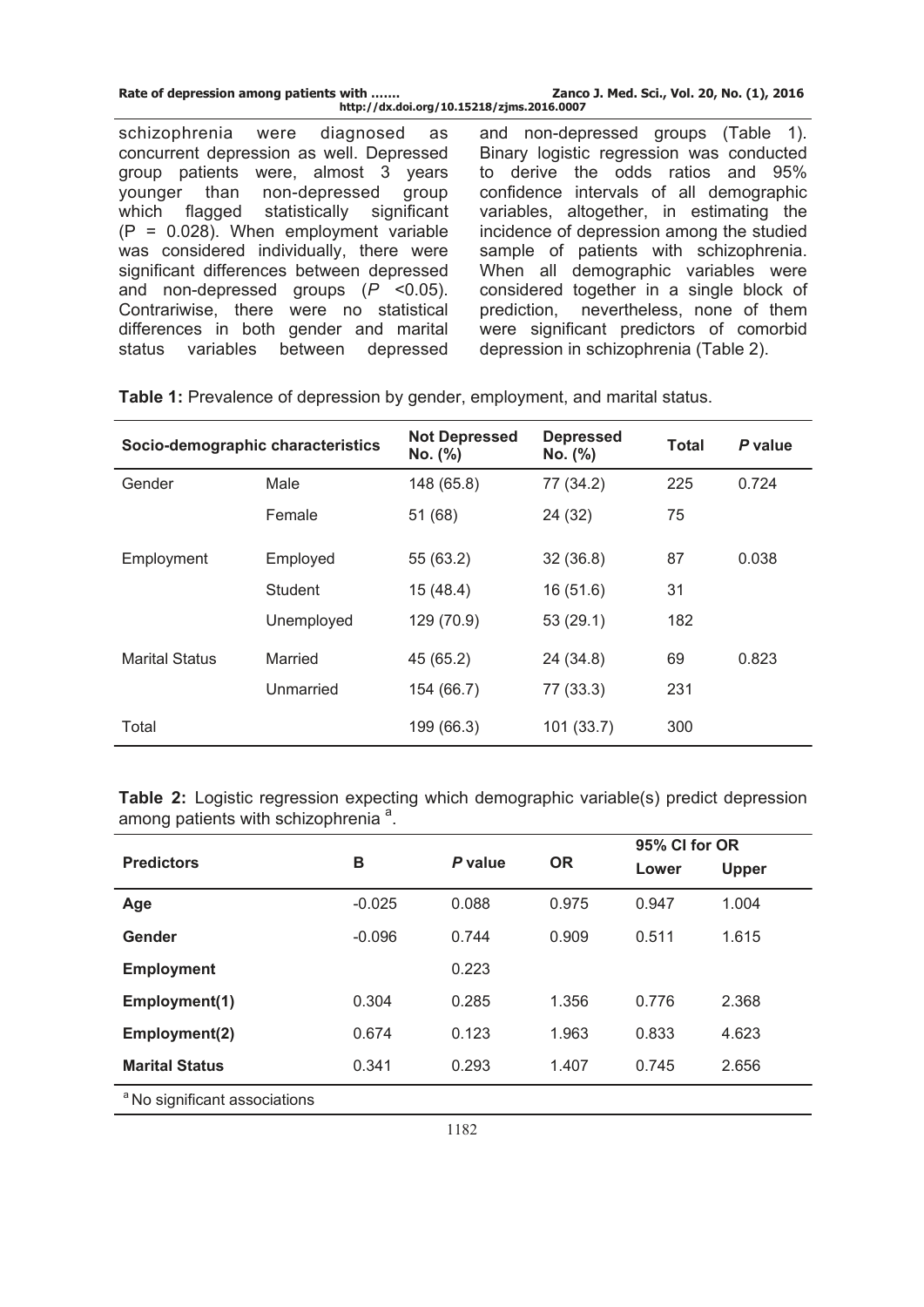### **Discussion**

Despite existence of several studies presenting comorbidity of schizophrenia and depression worldwide, this study is the first investigation of this kind, up to author's best knowledge, in Kurdistan Region. More than a third (33.7%) of current patients-sample of schizophrenia was additionally depressed. This finding confirms previous similar studies elsewhere.<sup>1-3</sup> The Epidemiologic Catchment Area (ECA) study indicated that patients with schizophrenia were 29 times more likely than the general population to have a lifetime diagnosis of major depression. $^{22}$ Similarly, the National Comorbidity Study (NCS) suggested that 59% of patients with schizophrenia met DSM-III criteria for major or minor depression.<sup>23</sup> Koreen et al (1993), furthermore, put forward that depression may represent a core part in patients experiencing their first episode of schizophrenia or may occur as a subjective reaction to the decompensating psychotic experience. They also argued for limited uses of antidepressant therapy since most of the depressive symptoms resolved as the psychosis remitted. $24$  Moreover, the comorbid depression in schizophrenia is an important clinical factor influencing patient treatment and outcome. Schizophrenic patients with depressive symptoms have a less favorable clinical course and prognosis with higher relapse rates than patients without such symptoms, $25,26$ extended hospitalization, $27$  greater  $c$ ognitive impairment, $28$  poor social functioning,<sup>29,30</sup> increased risks of suicide,  $27,37,32$  and poorer quality of life.  $33$ Nevertheless, Emsley et al and Koreen et al pointed out to the optimistic outcomes of schizophrenia once it is accompanied by depressive features.4, 24 Oosthuizen et al, as well, confirmed the positive outcome of comorbid schizophrenia with depression and found that depression during psychosis differs from ICD-10 post-psychotic depressive disorder since the later carries poorer prognosis.<sup>34</sup> In an attempt to understand whether both depressed and

non-depressed patients with schizophrenia differ in their demographic variables, multivariate analyses revealed no significant differences in age, gender, employment, and marital status, unlike primary depression where it is well-known that depressive disorders, overall, are more prevalent among elderly, female gender, unemployed, as well as nonmarried individuals. $35$  This dissimilarity, in demographic variables, between depression with schizophrenia and primary depression may pave the road for future studies stressing on nature as well as etiological factors of depression in schizophrenia which was beyond the scope of the current study. Limitations of this study include its cross-sectional, non-comparative design which turned it down unable to examine the origin of depressive symptoms in schizophrenia. Although demographic variables were not significant predictors of depression in this cross-sectional attempt; future, yet prospective, investigations are in call to study demographic and other factors, including psychosocial stressors and even the nature of schizophrenia itself, as possible contributors to this devastating comorbid condition. Meantime, psychiatrists are in charge to pay more attention to depressive experiences whenever they attempt to manage patients with schizophrenia.

### **Conclusion**

Depressive disorders are frequently experienced by patients with schizophrenia. Psychiatrists are in charge to pay greater attention to this, life-threatening, mental disorder whenever they come across patients diagnosed as schizophrenia.

## **Conflicts of interest**

The author reports no conflicts of interest.

### **References**

1. Siris GA. Depression in schizophrenia: perspective in the era of "atypical" antipsychotic agents. Am J Psychiatry 2000; 157:1379-89.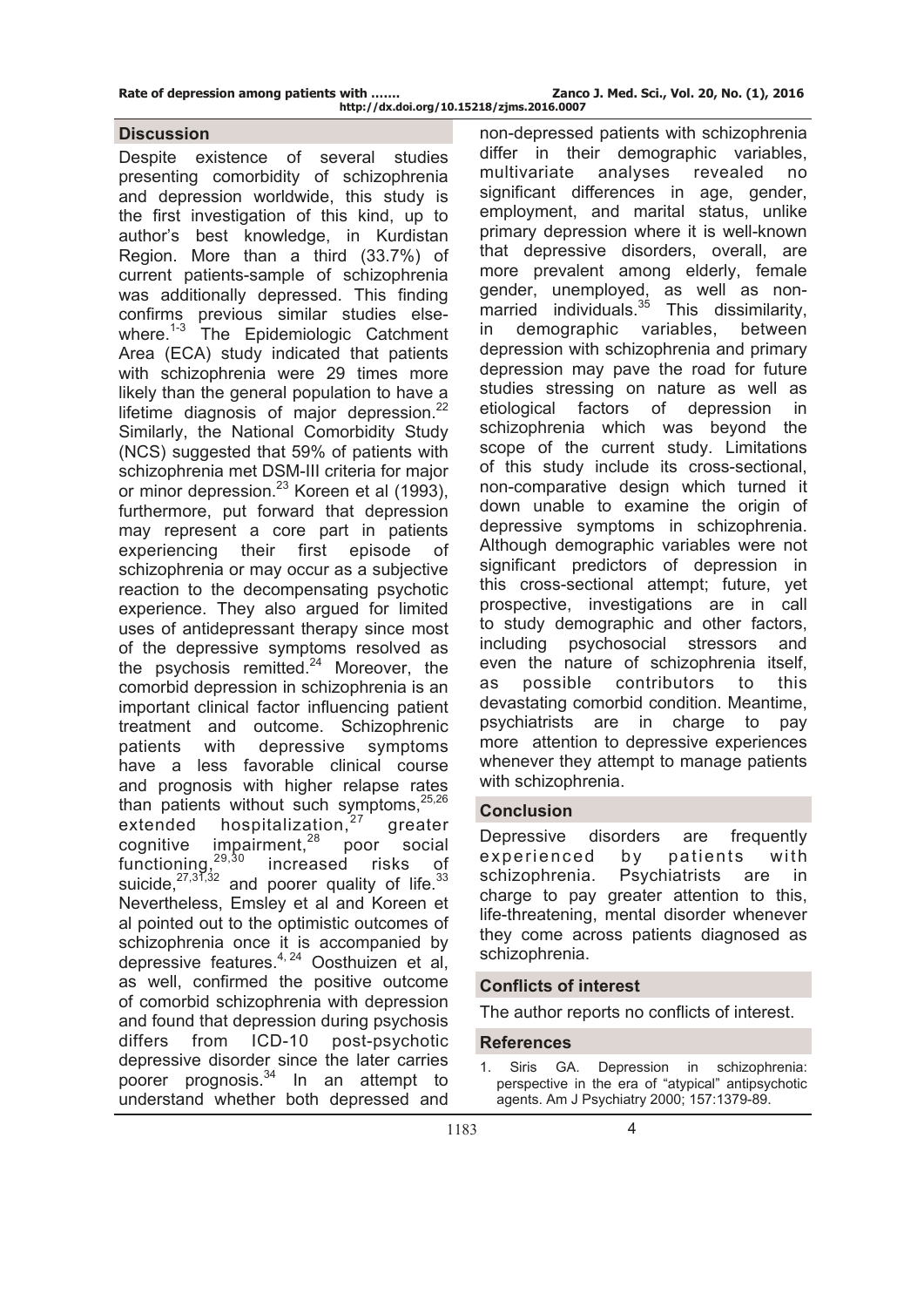- 2. Siris SG, Addington D, Azorin JM, Fallon IRH, Gerlach J, Hirsch SR. Depression in schizophrenia: recognition and management in the USA. Schizophr Res 2001; 47:185-97.
- 3. Hirsch SR, Jolley AG, Barnes TR, Liddle PF, Curson DA, Patel A, et al. Dysphoric and depressive symptoms in chronic schizophrenia. Schizophr Res 1989; 2:259-64.
- 4. Emsley RA, Oosthuizen PP, Joubert AF, Stein DJ. Depressive and anxiety symptoms in patients with schizophrenia and schizophreniform disorder. J Clin Psychiatry 1999; 60:747-51.
- 5. Peuskens J. Risperidone in the treatment of patients with chronic schizophrenia: multinational, multicenter, double-blind, parallel-group study versus Haloperidol. Br J Psychiatry 1995; 166:712-26.
- 6. Tollefson GD, Sanger TM, Lu Y, Thieme ME. Depressive signs and symptoms in schizophrenia: a prospective blinded trial of olanzapine and haloperidol. Arch Gen Psychiatry 1998; 55:250-8.
- 7. Addington D, Addington J, Schissel B. A depression rating scale for schizophrenics. Schizophr Res 1990; 3:247-51.
- 8. Addington D, Addington J, Maticka-Tyndale E. Rating depression in schizophrenia. A comparison of a self-report and an observer report scale. J Nerv Ment Dis 1993; 181:561-5.
- 9. Addington D, Addington J, Maticka-Tyndale E. Specificity of the Calgary Depression Scale for Schizophrenia. Schizophr Res 1994; 11:239-44.
- 10. Addington D, Addington J, Atkinson M. A psychometric comparison of the Calgary Depression Scale for Schizophrenia and the Hamilton Depression Rating Scale. Schizophr Res 1996; 19: 205-12.
- 11. Lanc on C, Auquier P, Reine G, Bernard D, Toumi M. Study of the concurrent validity of the Calgary Depression Scale for schizophrenia (CDSS). J Affect Disord 2000; 58:107-15.
- 12. Sung-Wan Kim A, Su-Jung Kim B, Bo-Hyun Yoon B, Jae-Min Kim A, Il-Seon Shin A, Michael Y, et al. Diagnostic validity of assessment scales for depression in patients with schizophrenia. Psychiatry Res 2006; 144:57-63.
- 13. Collins AA, Remington G, Coulter K, Birkett K. Depression in schizophrenia: a comparison of three measures. Schizophr Res 1996; 20:205-9.
- 14. Kontaxakis VP, Havaki-Kontaxaki BJ, Stamouli SS, Margariti MM, Collias CT, Christodoulou GN. Comparison of four scales measuring depression in schizophrenic inpatients. Eur Psychiatry 2000; 15:274-7.
- 15. Yazaji ME, Battas O, Agoub M, Moussaoui D, Gutknecht C, Dalery J, et al. Validity of the depressive dimension extracted from principal component analysis of the PANSS in drug-free patients with schizophrenia. Schizophr Res 2002; 56:121-7.
- 16. Sheehan DV, Lecrubier Y, Harnett-Sheehan K, Amorim P, Janavs J, Weiller E, et al. The Mini

 International Neuropsychiatric Interview (M.I.N.I.): The Development and Validation of a Structured Diagnostic Psychiatric Interview. J Clin Psychiatry 1998; 59(suppl 20):22-33.

- 17. Sheehan DV, Lecrubier Y, Harnett-Sheehan K, Janavs J, Weiller E, Bonara LI, et al. Reliability and Validity of the MINI International Neuropsychiatric Interview (M.I.N.I.): According to the SCID-P. Eur Psychiatry 1997; 12:232-41.
- 18. Lecrubier Y, Sheehan D, Weiller E, Amorim P, Bonora I, Sheehan K, et al. The MINI International Neuropsychiatric Interview (M.I.N.I.) A Short Diagnostic Structured Interview: Reliability and Validity According to the CIDI. Eur Psychiatry 1997; 12: 224-31.
- 19. Amorim P, Lecrubier Y, Weiller E, Hergueta T, Sheehan D. DSM-III-R Psychotic Disorders: procedural validity of the Mini International Neuropsychiatric Interview (M.I.N.I.). Concordance and causes for discordance with the CIDI. Eur Psychiatry 1998; 13:26-34.
- 20. Al-Salihy ZM, Rahim TA, Mahmud MQ, Muhyaldin AS, Mitchell AJ. The diagnostic validity of depression scales and clinical judgment in the Kurdistan Region of Iraq. International Psychiatry 2012; 9(4):96-8.
- 21. Rahim TA, Al-Salihy ZM, Mahmud MQ, Muhyaldin AS, Mitchell AJ. Which is the optimal depression rating scale to identify DSM-IV depression in schizophrenia? Diagnostic validity comparison of five mood scales. The Arab Journal of Psychiatry 2014; 25(1):24-32.
- 22. Robins LN, Regier DA. Psychiatric Disorders in America: The Epidemiological Catchment Area Study, Free Press. New York: USA: The Authors; 1991.
- 23. Kessler RC, McGonagle KA, Zhao S, Nelson CB, Hughes M, Eshleman S, et al. Lifetime and 12-month prevalence of DSM-III-R psychiatric disorders in the United States: results from the national comorbidity survey. Arch Gen Psychiatry 1994; 51(1): 8-19.
- 24. Koreen AR, Siris SG, Chakos M, Alvir J, Mayerhoff D, Lieberman J. Depression in first-episode schizophrenia. Am J Psychiatry 1993; 150:1643-8.
- 25. Johnson DAW. The significance of depression in the prediction of relapse in chronic schizophrenia. Br J Psychiatry 1988; 152:320-3.
- 26. Sands JR, Harrow M. Depression during the longitudinal course of schizophrenia. Schizophr Bull 1999; 25:157-71.
- 27. Addington D, Addington J. Attempted suicide and depression in schizophrenia. Acta Psychiatr Scand 1992; 85:288-91.
- 28. Holthausen EA, Wiersma D, Knegtering RH, Van den Bosch RJ. Psychopathology and cognition in schizophrenia spectrum disorders: the role of depressive symptoms. Schizophr Res 1999; 39:65-71.
- 29. Glazer W, Prusoff B, John K. Depression and